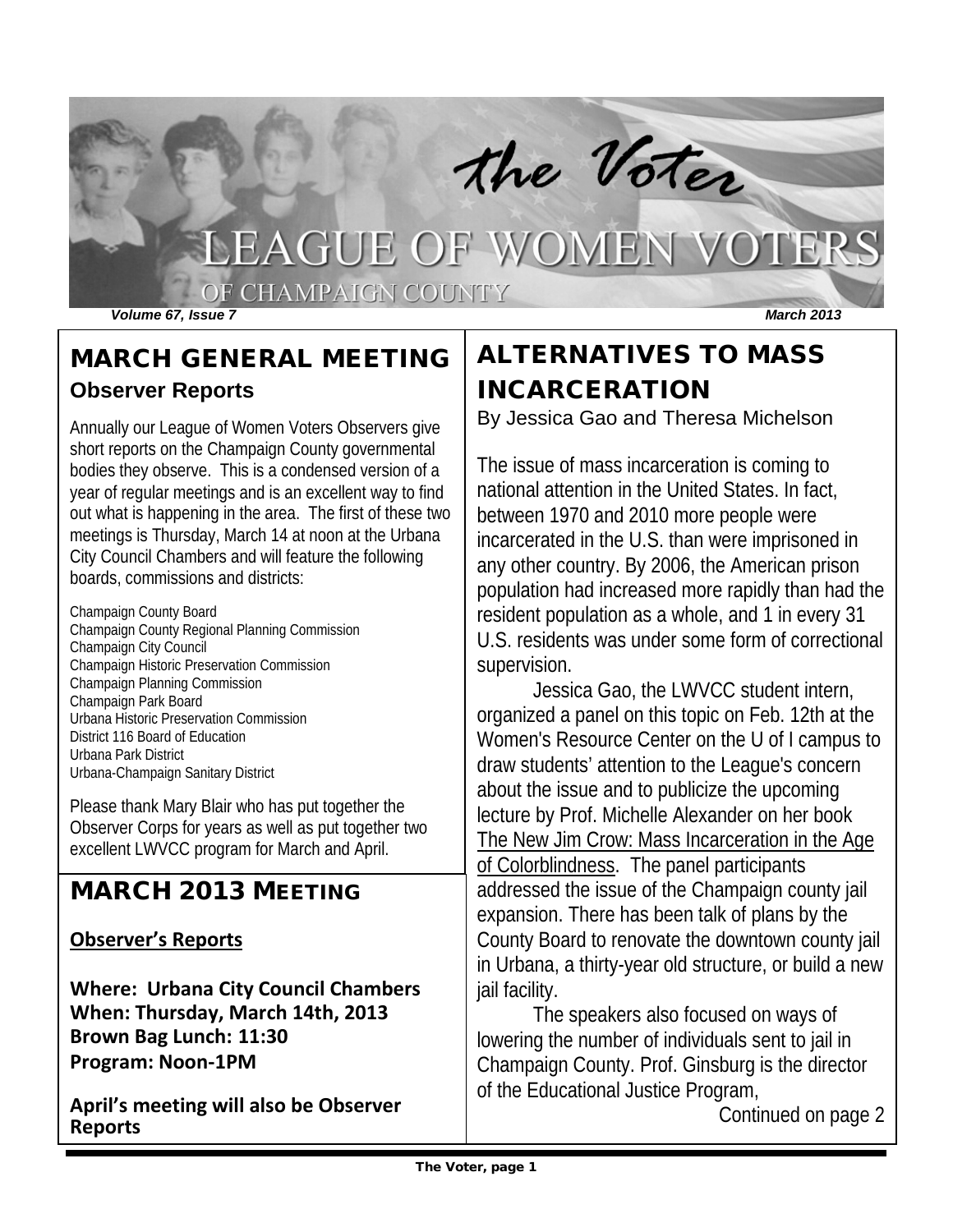| LWVCC Officers for 2012-2013 |
|------------------------------|
|------------------------------|

| President: | 217-359-4959                                                         | Corrie Proksa<br>corrieproksa@hotmail.com                                                 |
|------------|----------------------------------------------------------------------|-------------------------------------------------------------------------------------------|
|            | 1 <sup>st</sup> Vice President (Organization):<br>217-649-3500       | <b>Trisha Crowley</b><br>tcrowley9491@gmail.com                                           |
|            | 2 <sup>nd</sup> Vice President (Program):<br>217-344-4078            | Theresa Michelson<br>thmichelson@gmail.com                                                |
| Secretary: | 217-344-6995                                                         | <b>Claire Barkley</b><br>cebarkley@hotmail.com                                            |
| Treasurer: | 217-367-7664                                                         | Sandy Volk<br>sandyvolk803@gmail.com                                                      |
|            | <b>Newsletter Editor:</b><br>217-766-9677                            | Michelle Jett<br>michellejett1@gmail.com                                                  |
| Webmaster: | 630-677-7791                                                         | <b>Rachel Storm</b><br>rstorm2@illinois.edu                                               |
| Directors: | Antje Kolodziej<br>Joan Miller<br><b>Sue Phillips</b><br>Debbie Ruaa | antje@illinois.edu<br>joanmiller525@gmail.com<br>sphillip3@netzero.com<br>debrugg@gol.com |

Do you have friends or acquaintances who might be interested in the League? Share your newsletter! We will add them for three months to the mailing list for *the Voter*. Email Sue Phillips at [sphillip3@netzero.com](mailto:sphillip3@netzero.com) or phone her at 359-8818 with names.

Rachel Storm [rstorm2@illinois.edu](mailto:rstorm2@illinois.edu)

## LWVCC STUDY - CRIMINAL JUSTICE SYSTEM NEEDS

The criminal justice system needs committee is gaining momentum. We are reading through stacks of reports and evaluations while waiting for the consultant's report to be released this spring. There is still time to join the committee and we would welcome you. If you are interested in joining this committee please contact Michelle for the study materials and plan to attend our next meeting, Thursday, March 7<sup>th</sup> at 9AM at the Champaign Public Library.

Please consider joining this important study. For more information please contact Michelle Jett at michellejett1l@gmail.com or 217-766-9677.

## MASS INCARCERATION continued

a program that facilitates the earning of college credits by inmates in the Danville correctional facility among one of its many activities. Sister Carol Ammons talked about the Champaign county jail, particularly the monetary aspects, as well as the challenges facing former inmates after they are released. League member Joan Miller gave a thorough description of the Court-Watching project and how it is still going strong in the court system. It's now in its ninth year.

# 2013 STATE CONVENTION

Bloomington Friday June 7, 2013 to Sunday June 9, 2013.

The League of Women Voters of Illinois biennial convention is going to be conveniently held at the Marriott in Bloomington, Illinois this year. Our League supports its members who want to attend by paying the registration fees and hotel costs. We would like to encourage as many of our members to attend as possible. The schedule normally has workshops Friday and Saturday and convention business Sunday morning, so maybe you would like to go for a day or even part day. We will keep you informed of workshops and programs. Signing up in advance is, of course, encouraged but keep the dates in mind even if you do not want to make a commitment right away.

#### **Volunteer**

The McLean County League of Women Voters has asked us for volunteers to assist them as they are hosting the State Convention. They are scheduling two hour volunteer slots and sign up will start soon through the McLean County League website. We will send an email to our members when the signup spreadsheet is ready. The McLean County League is taking on quite a task, so it would be nice to be neighborly and provide support.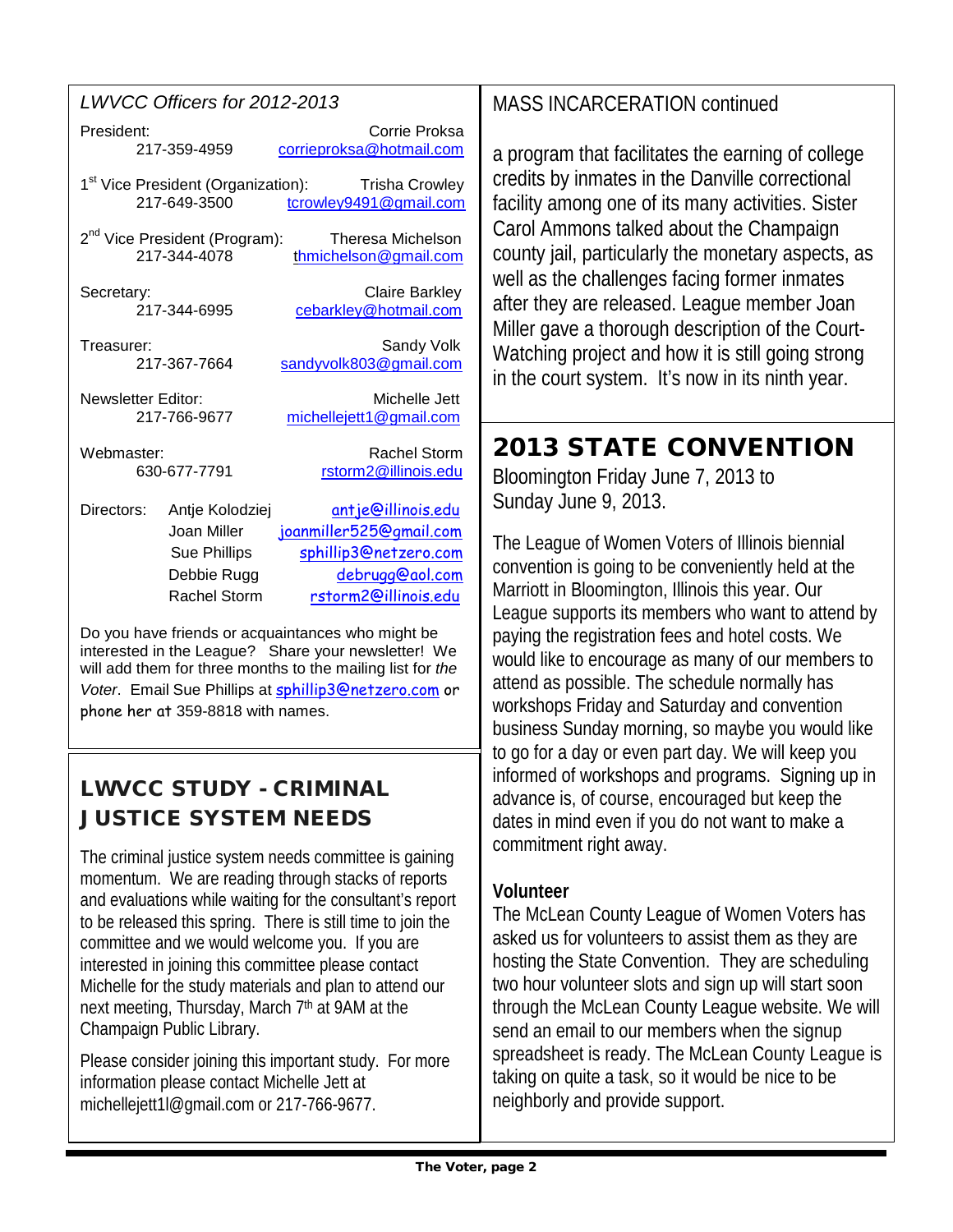| Membership Form - League of Women Voters of Champaign County                                                      |                                                     |
|-------------------------------------------------------------------------------------------------------------------|-----------------------------------------------------|
|                                                                                                                   | Date: ________________                              |
|                                                                                                                   | Zip: _________________                              |
|                                                                                                                   |                                                     |
| Include this email address in the League Membership Directory? YES NO (please circle one)                         |                                                     |
| Please circle the type of membership: Individual Dues* \$65.00<br>Household Dues* \$97.50 #NEW Member Due \$32.50 | Student Dues* \$5.00<br>#New Household Dues \$48.75 |
| Please make checks payable to LWVCC, and mail to: Sue Phillips, 1018 W William, Champaign, IL 61821               |                                                     |
| #Dues for new members, for one year, are half the amount paid by continuing members.                              |                                                     |

\*Dues and donations are not tax deductible as charitable contributions from your federal income tax return. You may, however, make a tax deductible contribution to the Education Fund (of LWVCC) by writing a separate check made payable to "LWVIL Education Fund". Please include "Champaign County" on the memo line of your check. Check your *Voter* mailing label for the month your membership dues are payable.

## LWVIL Issues Briefing Conference

Four local League members, Trish Crowley, Debbie and Steve Rugg and Theresa Michelson, attended the annual LWVIL issues briefing conference in Chicago on Saturday, February 9<sup>th</sup>. The total attendance of members and guests was 175, with 32 different Leagues across the state being represented. All of us participated in the two morning plenary sessions--one on the proposal for a Graduated Income Tax for Illinois and the second on current challenges to women's health care. Three presenters handled different aspects of the GRIT, a proposal that is one of the Illinois League's priorities for the Spring 2013 legislative session. Brigid Leahy, Director of Legislative Affairs at Planned Parenthood of Illinois, was the speaker for the second.

At 11:30 all attendees grabbed their box lunches and chose to spend 45 minutes in one of two discussion and question sessions—one on the GRIT and the other on gun violence prevention. One more plenary session on the voting experience in Illinois for the 2012 election followed after lunch. The last hour of the afternoon we could choose to attend one of three workshops: The impact of climate change on the Midwest; What's new in Criminal Justice; or After the pension reform study: next steps.

One doesn't have to attend the Issues Briefing Conference to know that the League is focused and taking strong stands on so many matters that concern the social, ethical and fiscal condition of our state. What is wonderful about attending is to see how that focus and dedication plays out in the people who work, mostly as volunteers, for the League at the state level. It's also inspiring to meet those from other parts of Illinois who have the same passion for creating citizen participation through voter education and issue advocacy. Think about attending next year!

# \*NEW\* League Study Beginning

## Graduated Rate Income Tax - GRIT

The state League Fiscal Action priority for the next couple of years is to get a constitutional amendment on the November 2014 ballot. The Fair Tax, the Graduated Rate Income Tax is what we are educating ourselves and our legislators about. This is critical so that we can more reasonably fund the state of Illinois constitutional obligations.

Beginning in April there will be a local LWVCC study committee which is looking for more

members. Please contact Debbie Rugg at [debrugg@aol.com](mailto:debrugg@aol.com) or 621-7180 if you would like to join and/or have questions prior to joining.

More information about the project can be found at:<http://lwvil.org/GRITProject.asp> or in the two page article in this month's Voter.